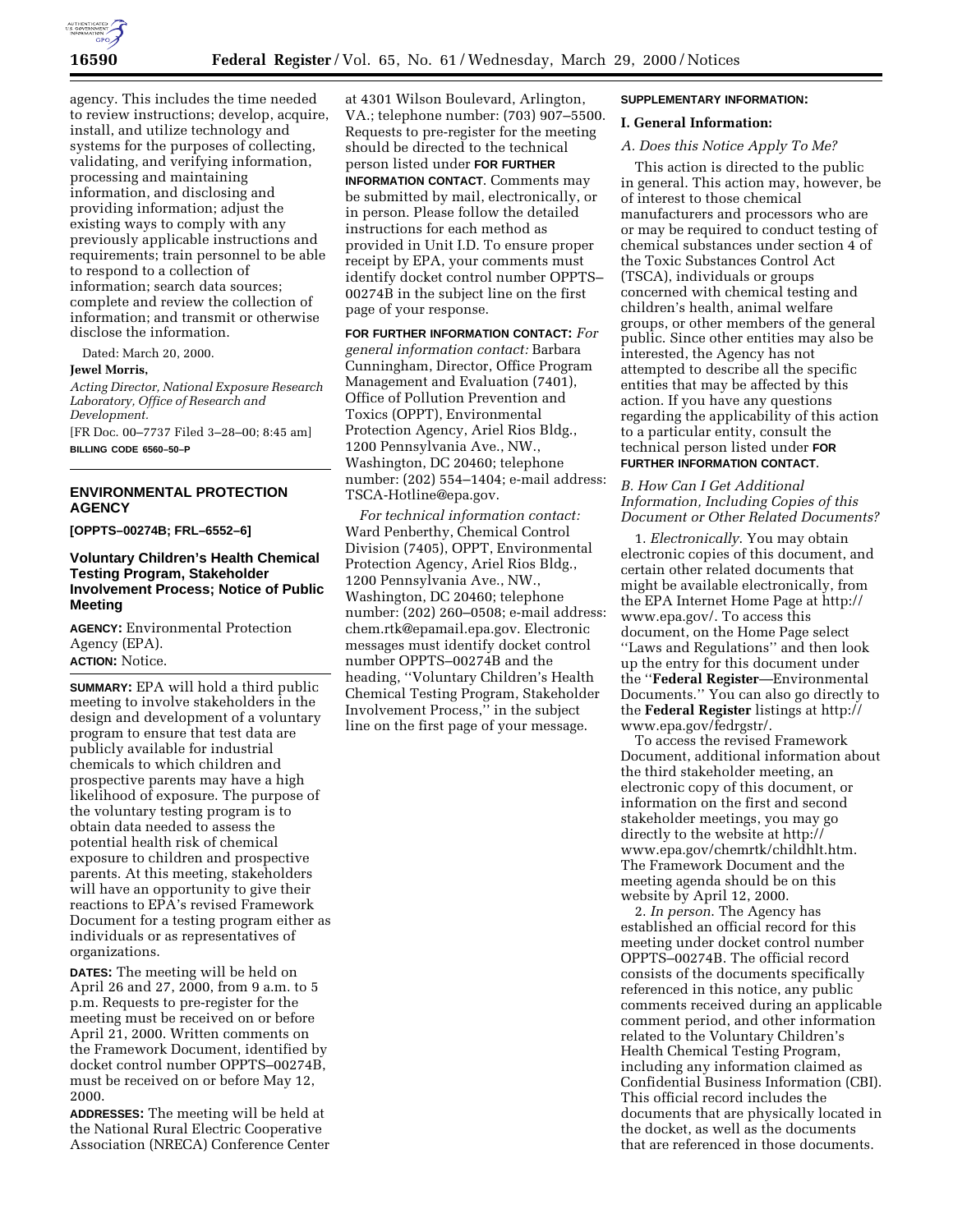The public version of the official record, which includes printed, paper versions of any electronic comments that may be submitted during an applicable comment period, is available for inspection in the TSCA Nonconfidential Information Center, North East Mall Rm. B–607, 401 M St., SW., Washington, DC. The Center is open from noon to 4 p.m., Monday through Friday, excluding legal holidays. The telephone number of the Center is (202) 260–7099.

3. *By telephone*. If you need additional information about this action, you may also contact the persons identified under **FOR FURTHER INFORMATION CONTACT**.

A copy of the Framework Document may be obtained by calling the TSCA Hotline at (202) 554–1404. A request to the TSCA Hotline can be made before April 12, 2000, but cannot be filled until April 12, 2000.

# *C. How Can I Pre-register for this Meeting?*

You may request to pre-register for this meeting through the mail, by phone, or electronically. Direct your request to the technical person listed under **FOR FURTHER INFORMATION CONTACT**. Your request must be received by EPA on or before April 20, 2000, and must identify yourself, your organization, and a telephone number or e-mail address where you may be reached. To ensure proper receipt by EPA, you must identify docket control number OPPTS–00274B and the heading, ''Voluntary Children's Health Chemical Testing Program, Stakeholder Involvement Process,'' in the subject line of the first page of your request.

# *D. How and to Whom Do I Submit Comments?*

You may submit comments through the mail, in person, or electronically. To ensure proper receipt by EPA, it is imperative that you identify docket control number OPPTS–00274B in the subject line on the first page of your response.

1. *By mail*. Submit your comments to: Document Control Office (7407), OPPT, Environmental Protection Agency, Ariel Rios Bldg., 1200 Pennsylvania Ave., NW., Washington, DC 20460.

2. *In person or by courier*. Deliver your comments to: OPPT Document Control Office (DCO) in East Tower Rm. G–099, Waterside Mall, 401 M St., SW., Washington, DC. The DCO is open from 8 a.m. to 4 p.m., Monday through Friday, excluding legal holidays. The telephone number for the DCO is (202) 260–7093.

3. *Electronically*. You may submit your comments electronically by e-mail to: ''oppt.ncic@epa.gov,'' or mail your computer disk to the address identified above. Do not submit any information electronically that you consider to be CBI. Electronic comments must be submitted as an ASCII file avoiding the use of special characters and any form of encryption. Comments and data will also be accepted on standard disks in WordPerfect 6.1/8.0 or ASCII file format. All comments in electronic form must be identified by docket control number OPPTS–00274B. Electronic comments may also be filed online at many Federal Depository Libraries.

## *E. How Should I Handle CBI Information That I Want to Submit to the Agency?*

Do not submit any information electronically that you consider to be CBI. You may claim information that you submit to EPA in response to this document as CBI by marking any part or all of that information as CBI. Information so marked will not be disclosed except in accordance with procedures set forth in 40 CFR part 2. Please note that, in the absence of steps by EPA leading to disclosure, none of the information marked ''CBI'' will be available for consideration in the Stakeholder Involvement Process; commenters may want to consider this point in developing their submissions. In addition to one complete version of the comment that includes any information claimed as CBI, a copy of the comment that does not contain the information claimed as CBI must be submitted for inclusion in the public version of the official record. Information not marked confidential will be included in the public version of the official record without prior notice. If you have any questions about CBI or the procedures for claiming CBI, please consult the technical person listed under **FOR FURTHER INFORMATION CONTACT**.

## *F. What Should I Consider as I Prepare My Comments for EPA?*

We invite you to provide your views on the general approach presented in the ''Framework Document'' cited in Unit I.B. and discussed in Units II. and III. EPA also invites your views on new approaches we have not considered, the potential benefits or impacts of these various options (including possible unintended consequences), and any data or information that you would like the Agency to consider during the development of a voluntary testing program via the stakeholder process. You may find the following suggestions helpful for preparing your comments:

1. Explain your views as clearly as possible.

2. Describe any assumptions that you used.

3. Provide copies of any technical information and/or data you used that support your views.

4. If you estimate potential burden or costs, explain how you arrived at the estimate that you provide.

5. Provide specific examples to illustrate your concerns regarding benefits and impacts.

6. Offer alternative ways to improve the voluntary testing program.

7. Make sure to submit your comments by the deadline in this

notice.

8. To ensure proper receipt by EPA, be sure to identify the docket control number OPPTS–00274B in the subject line on the first page of your response. You may also provide the name, date, and **Federal Register** citation.

## *G. Are There Issues on Which EPA is Particularly Interested in Receiving Comment?*

EPA encourages interested parties to submit comments on chemical toxicity testing and exposure information which are relevant to children's health and any aspect of this notice. Commenters are encouraged to identify other criteria for identifying children's exposure to industrial chemicals and additional relevant data sources. Comments on the test battery previously submitted to EPA's Scientific Advisory Panel (SAP) need not be resubmitted.

### **II. Background**

EPA is holding a series of public meetings to involve stakeholders in the design and development of a voluntary program to ensure that toxicity test data and exposure information on industrial chemicals to which children and prospective parents may have a high likelihood of exposure are made publicly available. The toxicity and exposure data developed by the voluntary program will be used to assess the potential health risk to children and prospective parents associated with that chemical exposure. EPA is using a stakeholder involvement process to bring together and obtain the individual opinions of knowledgeable persons who represent parties that could be affected by any forthcoming program. The stakeholders that have provided their opinions so far include child health advocates, pediatricians, chemical manufacturers and processors, trade associations, Federal agencies, and animal welfare advocates. In the **Federal Register** notice announcing the stakeholder involvement process